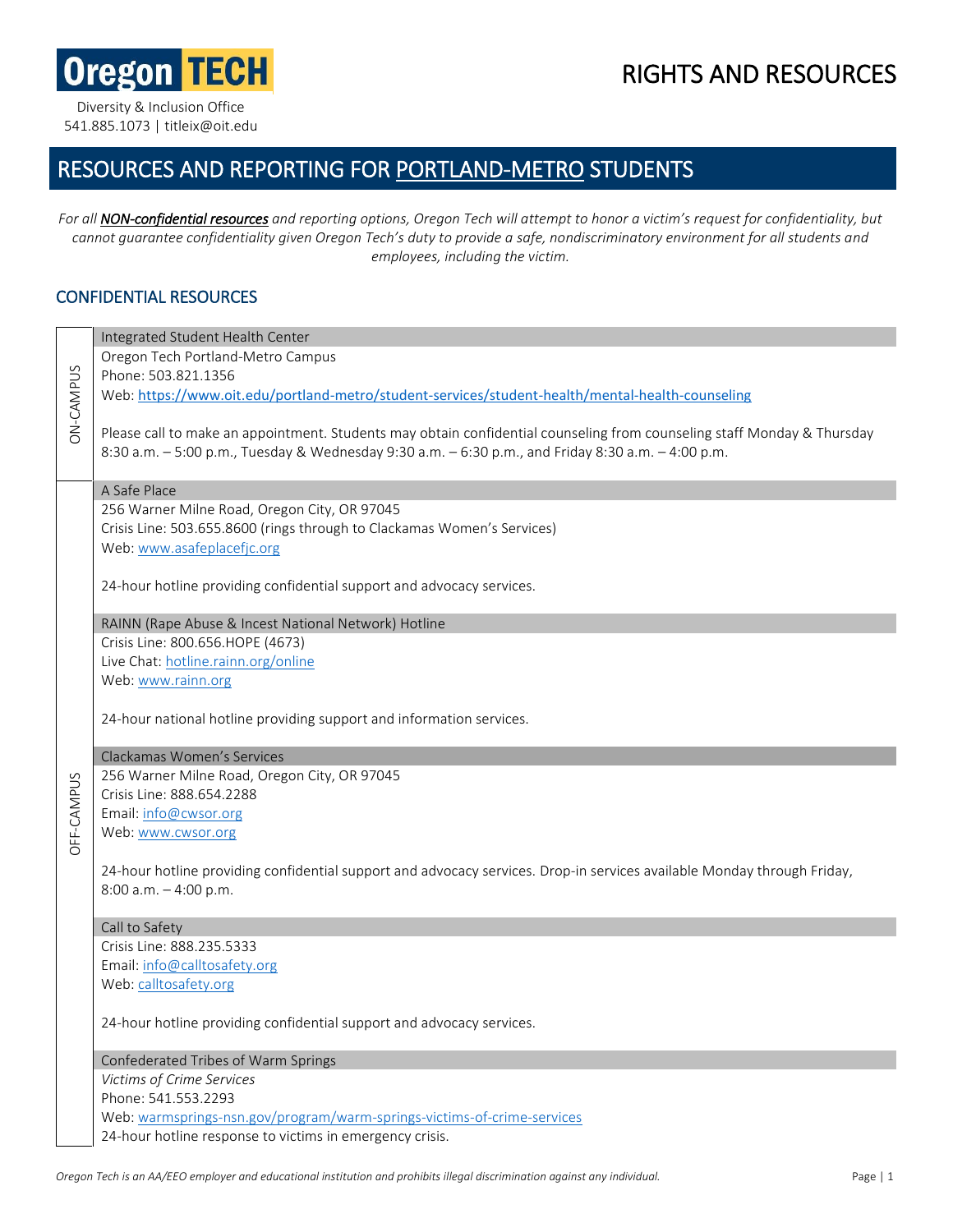### NON-CONFIDENTIAL RESOURCES

| <b>ON-CAMPUS</b> | Sexual Assault Hotlines                                                                        |
|------------------|------------------------------------------------------------------------------------------------|
|                  | Web: http://oregonsatf.org/help-for-survivors/#metro                                           |
|                  |                                                                                                |
|                  |                                                                                                |
|                  |                                                                                                |
|                  |                                                                                                |
|                  |                                                                                                |
|                  | Oregon Tech Office of Student Affairs                                                          |
|                  | College Union, 217                                                                             |
|                  | Phone: 541.885.1011                                                                            |
|                  |                                                                                                |
|                  | The Dean of Students can assist with information about your options and campus accommodations. |
|                  |                                                                                                |
| OFF-CAMUS        | Clackamas County Victim Assistance                                                             |
|                  | 707 Main Street, Suite 201, Oregon City, OR 97045                                              |
|                  | Crisis Line: 503.655.8616                                                                      |
|                  | Web: www.clackamas.us/da/victimassist.html                                                     |
|                  |                                                                                                |
|                  | 24-hour hotline providing advocacy services.                                                   |
|                  |                                                                                                |

## NON-CONFIDENTIAL REPORTING OPTIONS

|                  | Oregon Tech Diversity and Inclusion Office                                                                                                                                                                                                                             |
|------------------|------------------------------------------------------------------------------------------------------------------------------------------------------------------------------------------------------------------------------------------------------------------------|
|                  | Learning Resources Center (LRC) 257A                                                                                                                                                                                                                                   |
|                  | Phone: 541.885.1073                                                                                                                                                                                                                                                    |
|                  | Email: titleix@oit.edu                                                                                                                                                                                                                                                 |
|                  | Anonymous Reporting: www.oit.edu/safecampus                                                                                                                                                                                                                            |
|                  | Non-anonymous Reporting: techweb.oit.edu/faculty-staff/incident-report                                                                                                                                                                                                 |
| <b>ON-CAMPUS</b> | This office coordinates campus-based disciplinary processes. The Diversity/Title IX Officer oversees Oregon Tech's<br>compliance with federal Title IX requirements and Oregon Tech's sexual misconduct policies. Oregon Tech's Title IX<br>Coordinator is Tanya Coty. |
|                  | Oregon Tech Sexual Assault Hotline                                                                                                                                                                                                                                     |
|                  | Cell: 541.891.0648                                                                                                                                                                                                                                                     |
|                  | This cellphone is carried by Student Affairs staff 24/7 when classes are in session. The person who answers will assist the<br>caller in getting medical assistance, determining reporting options to both campus and law enforcement, and campus<br>accommodations.   |
|                  | Clackamas County Sheriff's Office                                                                                                                                                                                                                                      |
|                  | 9101 SE Sunnybrook Boulevard, Clackamas, OR 97015                                                                                                                                                                                                                      |
| OFF-CAMPUS       | Emergency: 911                                                                                                                                                                                                                                                         |
|                  | Non-emergency: 503.655.8211                                                                                                                                                                                                                                            |
|                  | Web: www.clackamas.us/sheriff                                                                                                                                                                                                                                          |
|                  |                                                                                                                                                                                                                                                                        |